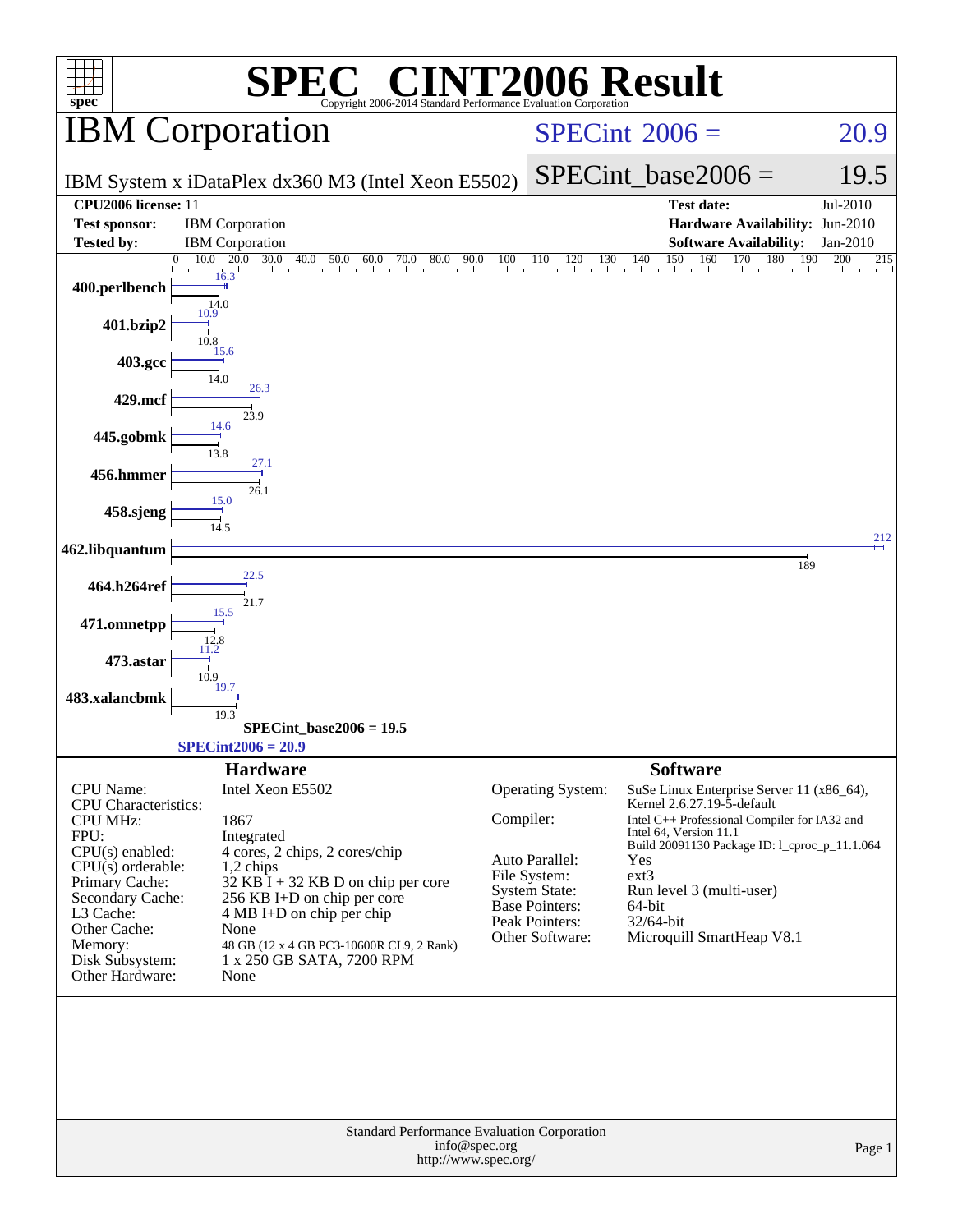

# **[SPEC CINT2006 Result](http://www.spec.org/auto/cpu2006/Docs/result-fields.html#SPECCINT2006Result)**

## IBM Corporation

#### $SPECint2006 = 20.9$  $SPECint2006 = 20.9$

IBM System x iDataPlex dx360 M3 (Intel Xeon E5502)

 $SPECTnt\_base2006 = 19.5$ 

**[CPU2006 license:](http://www.spec.org/auto/cpu2006/Docs/result-fields.html#CPU2006license)** 11 **[Test date:](http://www.spec.org/auto/cpu2006/Docs/result-fields.html#Testdate)** Jul-2010

**[Test sponsor:](http://www.spec.org/auto/cpu2006/Docs/result-fields.html#Testsponsor)** IBM Corporation **[Hardware Availability:](http://www.spec.org/auto/cpu2006/Docs/result-fields.html#HardwareAvailability)** Jun-2010 **[Tested by:](http://www.spec.org/auto/cpu2006/Docs/result-fields.html#Testedby)** IBM Corporation **[Software Availability:](http://www.spec.org/auto/cpu2006/Docs/result-fields.html#SoftwareAvailability)** Jan-2010

#### **[Results Table](http://www.spec.org/auto/cpu2006/Docs/result-fields.html#ResultsTable)**

|                   | <b>Base</b>                |       |                |                                                     |                |              |                                       | <b>Peak</b>  |                |              |                |              |  |
|-------------------|----------------------------|-------|----------------|-----------------------------------------------------|----------------|--------------|---------------------------------------|--------------|----------------|--------------|----------------|--------------|--|
| <b>Benchmark</b>  | <b>Seconds</b>             | Ratio | <b>Seconds</b> | <b>Ratio</b>                                        | <b>Seconds</b> | <b>Ratio</b> | <b>Seconds</b>                        | <b>Ratio</b> | <b>Seconds</b> | <b>Ratio</b> | <b>Seconds</b> | <b>Ratio</b> |  |
| $ 400$ .perlbench | 696                        | 14.0  | 698            | 14.0                                                | 700            | 14.0         | 616                                   | 15.9         | 598            | 16.3         | 596            | 16.4         |  |
| 401.bzip2         | 890                        | 10.8  | 888            | 10.9                                                | 894            | 10.8         | 892                                   | 10.8         | 889            | 10.9         | 888            | 10.9         |  |
| $403.\text{gcc}$  | 576                        | 14.0  | 577            | 14.0                                                | 577            | 13.9         | 514                                   | 15.7         | 517            | 15.6         | 515            | <u>15.6</u>  |  |
| $429$ .mcf        | 386                        | 23.7  | 381            | 24.0                                                | 381            | <u>23.9</u>  | 347                                   | 26.3         | 347            | 26.3         | 347            | 26.3         |  |
| $445$ .gobmk      | 758                        | 13.8  | 756            | 13.9                                                | 762            | 13.8         | 720                                   | 14.6         | 717            | 14.6         | 718            | 14.6         |  |
| $456.$ hmmer      | 354                        | 26.3  | 359            | 26.0                                                | 358            | 26.1         | 349                                   | 26.7         | 345            | 27.1         | 344            | 27.1         |  |
| $458$ .sjeng      | 836                        | 14.5  | 836            | 14.5                                                | 836            | 14.5         | 808                                   | 15.0         | 796            | 15.2         | 808            | 15.0         |  |
| 462.libquantum    | 109                        | 189   | 109            | 189                                                 | 109            | 189          | 97.6                                  | 212          | 98.8           | 210          | 97.6           | 212          |  |
| 464.h264ref       | 1017                       | 21.8  | 1019           | 21.7                                                | 1020           | 21.7         | 986                                   | 22.4         | 985            | 22.5         | 985            | 22.5         |  |
| 471.omnetpp       | 488                        | 12.8  | 489            | 12.8                                                | 485            | 12.9         | <b>404</b>                            | 15.5         | 401            | 15.6         | 404            | 15.5         |  |
| $473.$ astar      | 643                        | 10.9  | 646            | 10.9                                                | 642            | 10.9         | 628                                   | 11.2         | 626            | <u>11.2</u>  | 623            | 11.3         |  |
| 483.xalancbmk     | 357                        | 19.3  | 358            | 19.3                                                | 355            | 19.4         | 350                                   | 19.7         | 347            | 19.9         | 351            | 19.7         |  |
|                   | Danilla annan in tha andan |       |                | المرومين المستحدث والمتحالة الملائم كالمتحدث المتأد |                |              | Dald an dealined test in diestra a no |              | مستقلة المسا   |              |                |              |  |

Results appear in the [order in which they were run.](http://www.spec.org/auto/cpu2006/Docs/result-fields.html#RunOrder) Bold underlined text [indicates a median measurement.](http://www.spec.org/auto/cpu2006/Docs/result-fields.html#Median)

#### **[Platform Notes](http://www.spec.org/auto/cpu2006/Docs/result-fields.html#PlatformNotes)**

 Turbo Mode Enable Turbo Boost set to Traditional CPU C State Enable

#### **[General Notes](http://www.spec.org/auto/cpu2006/Docs/result-fields.html#GeneralNotes)**

 Binaries were compiled on SLES 10 with Binutils 2.18.50.0.7.20080502 'ulimit -s unlimited' was used to set the stack size to unlimited prior to run OMP\_NUM\_THREADS set to number of cores KMP\_AFFINITY set to granularity=fine,scatter

## **[Base Compiler Invocation](http://www.spec.org/auto/cpu2006/Docs/result-fields.html#BaseCompilerInvocation)**

[C benchmarks](http://www.spec.org/auto/cpu2006/Docs/result-fields.html#Cbenchmarks): [icc -m64](http://www.spec.org/cpu2006/results/res2010q3/cpu2006-20100802-12710.flags.html#user_CCbase_intel_icc_64bit_f346026e86af2a669e726fe758c88044)

[C++ benchmarks:](http://www.spec.org/auto/cpu2006/Docs/result-fields.html#CXXbenchmarks) [icpc -m64](http://www.spec.org/cpu2006/results/res2010q3/cpu2006-20100802-12710.flags.html#user_CXXbase_intel_icpc_64bit_fc66a5337ce925472a5c54ad6a0de310)

## **[Base Portability Flags](http://www.spec.org/auto/cpu2006/Docs/result-fields.html#BasePortabilityFlags)**

400.perlbench: [-DSPEC\\_CPU\\_LP64](http://www.spec.org/cpu2006/results/res2010q3/cpu2006-20100802-12710.flags.html#b400.perlbench_basePORTABILITY_DSPEC_CPU_LP64) [-DSPEC\\_CPU\\_LINUX\\_X64](http://www.spec.org/cpu2006/results/res2010q3/cpu2006-20100802-12710.flags.html#b400.perlbench_baseCPORTABILITY_DSPEC_CPU_LINUX_X64)

Continued on next page

Standard Performance Evaluation Corporation [info@spec.org](mailto:info@spec.org) <http://www.spec.org/>

Page 2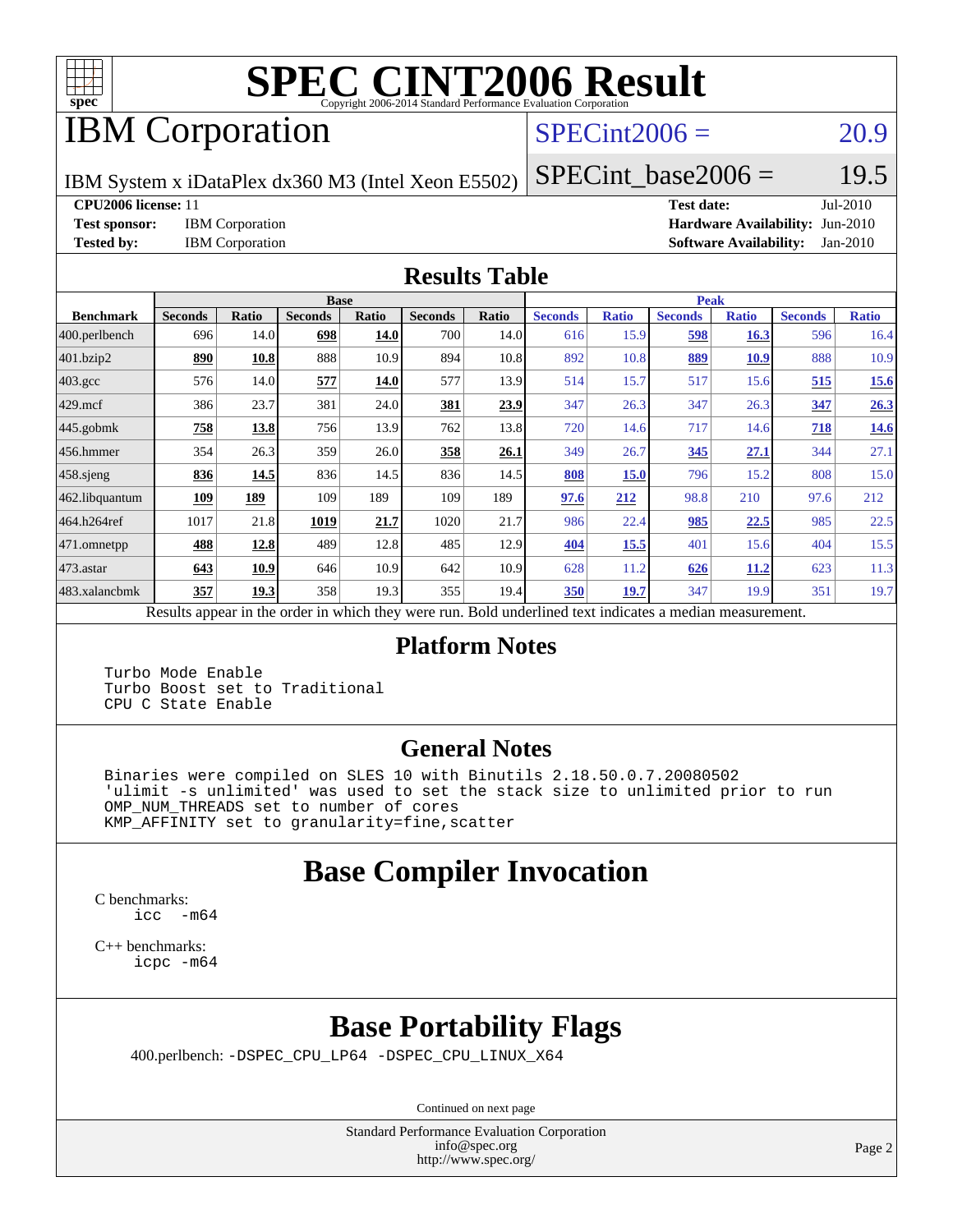

# **[SPEC CINT2006 Result](http://www.spec.org/auto/cpu2006/Docs/result-fields.html#SPECCINT2006Result)**

IBM Corporation

 $SPECint2006 = 20.9$  $SPECint2006 = 20.9$ 

IBM System x iDataPlex dx360 M3 (Intel Xeon E5502)

**[Tested by:](http://www.spec.org/auto/cpu2006/Docs/result-fields.html#Testedby)** IBM Corporation **[Software Availability:](http://www.spec.org/auto/cpu2006/Docs/result-fields.html#SoftwareAvailability)** Jan-2010

**[CPU2006 license:](http://www.spec.org/auto/cpu2006/Docs/result-fields.html#CPU2006license)** 11 **[Test date:](http://www.spec.org/auto/cpu2006/Docs/result-fields.html#Testdate)** Jul-2010 **[Test sponsor:](http://www.spec.org/auto/cpu2006/Docs/result-fields.html#Testsponsor)** IBM Corporation **[Hardware Availability:](http://www.spec.org/auto/cpu2006/Docs/result-fields.html#HardwareAvailability)** Jun-2010

SPECint base2006 =  $19.5$ 

## **[Base Portability Flags \(Continued\)](http://www.spec.org/auto/cpu2006/Docs/result-fields.html#BasePortabilityFlags)**

 401.bzip2: [-DSPEC\\_CPU\\_LP64](http://www.spec.org/cpu2006/results/res2010q3/cpu2006-20100802-12710.flags.html#suite_basePORTABILITY401_bzip2_DSPEC_CPU_LP64) 403.gcc: [-DSPEC\\_CPU\\_LP64](http://www.spec.org/cpu2006/results/res2010q3/cpu2006-20100802-12710.flags.html#suite_basePORTABILITY403_gcc_DSPEC_CPU_LP64) 429.mcf: [-DSPEC\\_CPU\\_LP64](http://www.spec.org/cpu2006/results/res2010q3/cpu2006-20100802-12710.flags.html#suite_basePORTABILITY429_mcf_DSPEC_CPU_LP64) 445.gobmk: [-DSPEC\\_CPU\\_LP64](http://www.spec.org/cpu2006/results/res2010q3/cpu2006-20100802-12710.flags.html#suite_basePORTABILITY445_gobmk_DSPEC_CPU_LP64) 456.hmmer: [-DSPEC\\_CPU\\_LP64](http://www.spec.org/cpu2006/results/res2010q3/cpu2006-20100802-12710.flags.html#suite_basePORTABILITY456_hmmer_DSPEC_CPU_LP64) 458.sjeng: [-DSPEC\\_CPU\\_LP64](http://www.spec.org/cpu2006/results/res2010q3/cpu2006-20100802-12710.flags.html#suite_basePORTABILITY458_sjeng_DSPEC_CPU_LP64) 462.libquantum: [-DSPEC\\_CPU\\_LP64](http://www.spec.org/cpu2006/results/res2010q3/cpu2006-20100802-12710.flags.html#suite_basePORTABILITY462_libquantum_DSPEC_CPU_LP64) [-DSPEC\\_CPU\\_LINUX](http://www.spec.org/cpu2006/results/res2010q3/cpu2006-20100802-12710.flags.html#b462.libquantum_baseCPORTABILITY_DSPEC_CPU_LINUX) 464.h264ref: [-DSPEC\\_CPU\\_LP64](http://www.spec.org/cpu2006/results/res2010q3/cpu2006-20100802-12710.flags.html#suite_basePORTABILITY464_h264ref_DSPEC_CPU_LP64) 471.omnetpp: [-DSPEC\\_CPU\\_LP64](http://www.spec.org/cpu2006/results/res2010q3/cpu2006-20100802-12710.flags.html#suite_basePORTABILITY471_omnetpp_DSPEC_CPU_LP64) 473.astar: [-DSPEC\\_CPU\\_LP64](http://www.spec.org/cpu2006/results/res2010q3/cpu2006-20100802-12710.flags.html#suite_basePORTABILITY473_astar_DSPEC_CPU_LP64) 483.xalancbmk: [-DSPEC\\_CPU\\_LP64](http://www.spec.org/cpu2006/results/res2010q3/cpu2006-20100802-12710.flags.html#suite_basePORTABILITY483_xalancbmk_DSPEC_CPU_LP64) [-DSPEC\\_CPU\\_LINUX](http://www.spec.org/cpu2006/results/res2010q3/cpu2006-20100802-12710.flags.html#b483.xalancbmk_baseCXXPORTABILITY_DSPEC_CPU_LINUX)

#### **[Base Optimization Flags](http://www.spec.org/auto/cpu2006/Docs/result-fields.html#BaseOptimizationFlags)**

[C benchmarks](http://www.spec.org/auto/cpu2006/Docs/result-fields.html#Cbenchmarks):

[-xSSE4.2](http://www.spec.org/cpu2006/results/res2010q3/cpu2006-20100802-12710.flags.html#user_CCbase_f-xSSE42_f91528193cf0b216347adb8b939d4107) [-ipo](http://www.spec.org/cpu2006/results/res2010q3/cpu2006-20100802-12710.flags.html#user_CCbase_f-ipo) [-O3](http://www.spec.org/cpu2006/results/res2010q3/cpu2006-20100802-12710.flags.html#user_CCbase_f-O3) [-no-prec-div](http://www.spec.org/cpu2006/results/res2010q3/cpu2006-20100802-12710.flags.html#user_CCbase_f-no-prec-div) [-static](http://www.spec.org/cpu2006/results/res2010q3/cpu2006-20100802-12710.flags.html#user_CCbase_f-static) [-parallel](http://www.spec.org/cpu2006/results/res2010q3/cpu2006-20100802-12710.flags.html#user_CCbase_f-parallel) [-opt-prefetch](http://www.spec.org/cpu2006/results/res2010q3/cpu2006-20100802-12710.flags.html#user_CCbase_f-opt-prefetch)

[C++ benchmarks:](http://www.spec.org/auto/cpu2006/Docs/result-fields.html#CXXbenchmarks)

[-xSSE4.2](http://www.spec.org/cpu2006/results/res2010q3/cpu2006-20100802-12710.flags.html#user_CXXbase_f-xSSE42_f91528193cf0b216347adb8b939d4107) [-ipo](http://www.spec.org/cpu2006/results/res2010q3/cpu2006-20100802-12710.flags.html#user_CXXbase_f-ipo) [-O3](http://www.spec.org/cpu2006/results/res2010q3/cpu2006-20100802-12710.flags.html#user_CXXbase_f-O3) [-no-prec-div](http://www.spec.org/cpu2006/results/res2010q3/cpu2006-20100802-12710.flags.html#user_CXXbase_f-no-prec-div) [-opt-prefetch](http://www.spec.org/cpu2006/results/res2010q3/cpu2006-20100802-12710.flags.html#user_CXXbase_f-opt-prefetch) [-Wl,-z,muldefs](http://www.spec.org/cpu2006/results/res2010q3/cpu2006-20100802-12710.flags.html#user_CXXbase_link_force_multiple1_74079c344b956b9658436fd1b6dd3a8a) [-L/home/cmplr/usr3/alrahate/cpu2006.1.1.ic11.1/libic11.1-64bit -lsmartheap64](http://www.spec.org/cpu2006/results/res2010q3/cpu2006-20100802-12710.flags.html#user_CXXbase_SmartHeap64_e2306cda84805d1ab360117a79ff779c)

#### **[Base Other Flags](http://www.spec.org/auto/cpu2006/Docs/result-fields.html#BaseOtherFlags)**

[C benchmarks](http://www.spec.org/auto/cpu2006/Docs/result-fields.html#Cbenchmarks):

403.gcc: [-Dalloca=\\_alloca](http://www.spec.org/cpu2006/results/res2010q3/cpu2006-20100802-12710.flags.html#b403.gcc_baseEXTRA_CFLAGS_Dalloca_be3056838c12de2578596ca5467af7f3)

#### **[Peak Compiler Invocation](http://www.spec.org/auto/cpu2006/Docs/result-fields.html#PeakCompilerInvocation)**

[C benchmarks \(except as noted below\)](http://www.spec.org/auto/cpu2006/Docs/result-fields.html#Cbenchmarksexceptasnotedbelow): [icc -m64](http://www.spec.org/cpu2006/results/res2010q3/cpu2006-20100802-12710.flags.html#user_CCpeak_intel_icc_64bit_f346026e86af2a669e726fe758c88044)

400.perlbench: [icc -m32](http://www.spec.org/cpu2006/results/res2010q3/cpu2006-20100802-12710.flags.html#user_peakCCLD400_perlbench_intel_icc_32bit_a6a621f8d50482236b970c6ac5f55f93)

429.mcf: [icc -m32](http://www.spec.org/cpu2006/results/res2010q3/cpu2006-20100802-12710.flags.html#user_peakCCLD429_mcf_intel_icc_32bit_a6a621f8d50482236b970c6ac5f55f93)

445.gobmk: [icc -m32](http://www.spec.org/cpu2006/results/res2010q3/cpu2006-20100802-12710.flags.html#user_peakCCLD445_gobmk_intel_icc_32bit_a6a621f8d50482236b970c6ac5f55f93)

464.h264ref: [icc -m32](http://www.spec.org/cpu2006/results/res2010q3/cpu2006-20100802-12710.flags.html#user_peakCCLD464_h264ref_intel_icc_32bit_a6a621f8d50482236b970c6ac5f55f93)

[C++ benchmarks \(except as noted below\):](http://www.spec.org/auto/cpu2006/Docs/result-fields.html#CXXbenchmarksexceptasnotedbelow) [icpc -m32](http://www.spec.org/cpu2006/results/res2010q3/cpu2006-20100802-12710.flags.html#user_CXXpeak_intel_icpc_32bit_4e5a5ef1a53fd332b3c49e69c3330699)

Continued on next page

Standard Performance Evaluation Corporation [info@spec.org](mailto:info@spec.org) <http://www.spec.org/>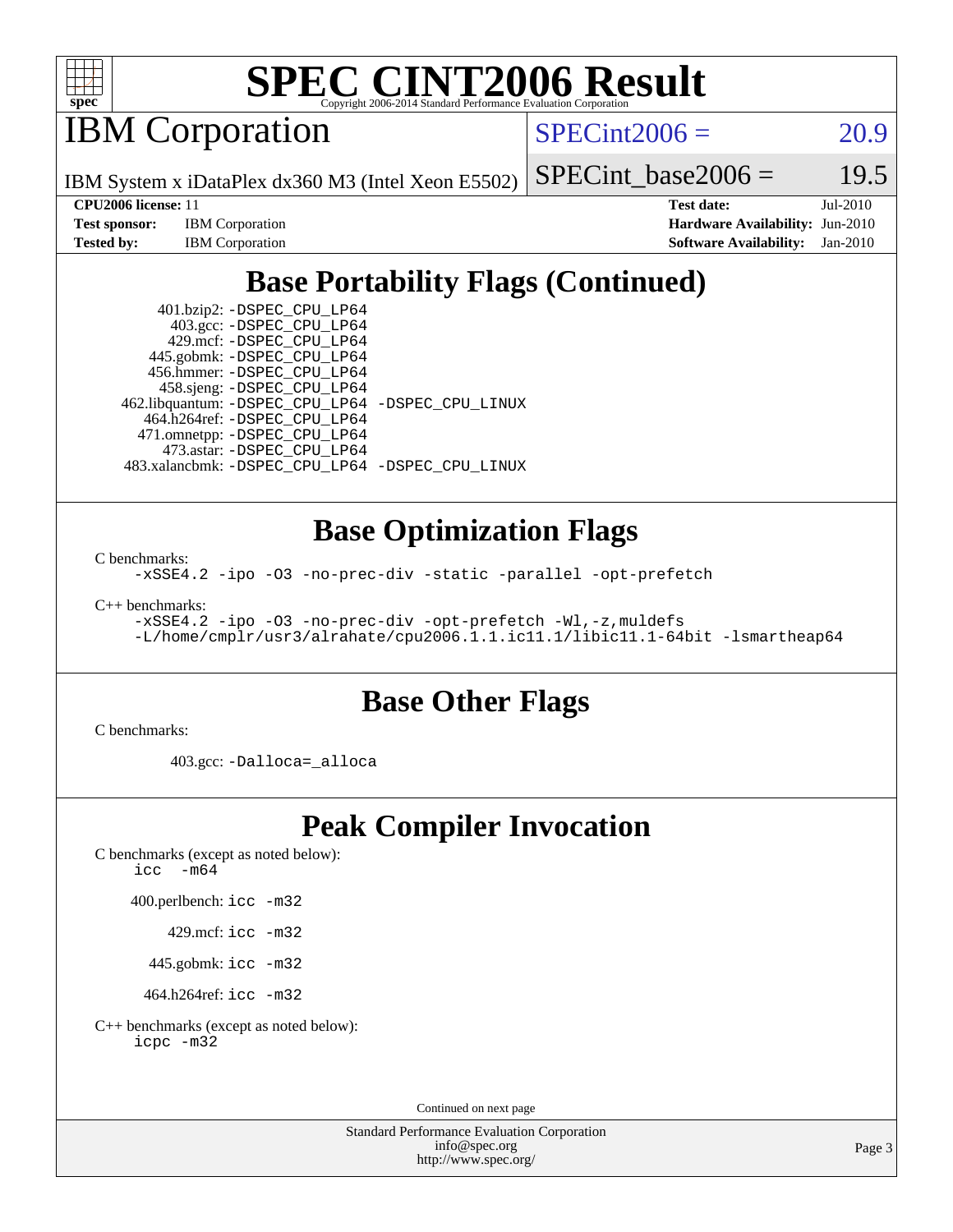

# **[SPEC CINT2006 Result](http://www.spec.org/auto/cpu2006/Docs/result-fields.html#SPECCINT2006Result)**

IBM Corporation

 $SPECint2006 = 20.9$  $SPECint2006 = 20.9$ 

IBM System x iDataPlex dx360 M3 (Intel Xeon E5502)

SPECint base2006 =  $19.5$ 

**[CPU2006 license:](http://www.spec.org/auto/cpu2006/Docs/result-fields.html#CPU2006license)** 11 **[Test date:](http://www.spec.org/auto/cpu2006/Docs/result-fields.html#Testdate)** Jul-2010 **[Test sponsor:](http://www.spec.org/auto/cpu2006/Docs/result-fields.html#Testsponsor)** IBM Corporation **[Hardware Availability:](http://www.spec.org/auto/cpu2006/Docs/result-fields.html#HardwareAvailability)** Jun-2010 **[Tested by:](http://www.spec.org/auto/cpu2006/Docs/result-fields.html#Testedby)** IBM Corporation **[Software Availability:](http://www.spec.org/auto/cpu2006/Docs/result-fields.html#SoftwareAvailability)** Jan-2010

## **[Peak Compiler Invocation \(Continued\)](http://www.spec.org/auto/cpu2006/Docs/result-fields.html#PeakCompilerInvocation)**

473.astar: [icpc -m64](http://www.spec.org/cpu2006/results/res2010q3/cpu2006-20100802-12710.flags.html#user_peakCXXLD473_astar_intel_icpc_64bit_fc66a5337ce925472a5c54ad6a0de310)

#### **[Peak Portability Flags](http://www.spec.org/auto/cpu2006/Docs/result-fields.html#PeakPortabilityFlags)**

 400.perlbench: [-DSPEC\\_CPU\\_LINUX\\_IA32](http://www.spec.org/cpu2006/results/res2010q3/cpu2006-20100802-12710.flags.html#b400.perlbench_peakCPORTABILITY_DSPEC_CPU_LINUX_IA32) 401.bzip2: [-DSPEC\\_CPU\\_LP64](http://www.spec.org/cpu2006/results/res2010q3/cpu2006-20100802-12710.flags.html#suite_peakPORTABILITY401_bzip2_DSPEC_CPU_LP64)

 403.gcc: [-DSPEC\\_CPU\\_LP64](http://www.spec.org/cpu2006/results/res2010q3/cpu2006-20100802-12710.flags.html#suite_peakPORTABILITY403_gcc_DSPEC_CPU_LP64) 456.hmmer: [-DSPEC\\_CPU\\_LP64](http://www.spec.org/cpu2006/results/res2010q3/cpu2006-20100802-12710.flags.html#suite_peakPORTABILITY456_hmmer_DSPEC_CPU_LP64) 458.sjeng: [-DSPEC\\_CPU\\_LP64](http://www.spec.org/cpu2006/results/res2010q3/cpu2006-20100802-12710.flags.html#suite_peakPORTABILITY458_sjeng_DSPEC_CPU_LP64) 462.libquantum: [-DSPEC\\_CPU\\_LP64](http://www.spec.org/cpu2006/results/res2010q3/cpu2006-20100802-12710.flags.html#suite_peakPORTABILITY462_libquantum_DSPEC_CPU_LP64) [-DSPEC\\_CPU\\_LINUX](http://www.spec.org/cpu2006/results/res2010q3/cpu2006-20100802-12710.flags.html#b462.libquantum_peakCPORTABILITY_DSPEC_CPU_LINUX) 473.astar: [-DSPEC\\_CPU\\_LP64](http://www.spec.org/cpu2006/results/res2010q3/cpu2006-20100802-12710.flags.html#suite_peakPORTABILITY473_astar_DSPEC_CPU_LP64) 483.xalancbmk: [-DSPEC\\_CPU\\_LINUX](http://www.spec.org/cpu2006/results/res2010q3/cpu2006-20100802-12710.flags.html#b483.xalancbmk_peakCXXPORTABILITY_DSPEC_CPU_LINUX)

#### **[Peak Optimization Flags](http://www.spec.org/auto/cpu2006/Docs/result-fields.html#PeakOptimizationFlags)**

[C benchmarks](http://www.spec.org/auto/cpu2006/Docs/result-fields.html#Cbenchmarks):

 400.perlbench: [-xSSE4.2](http://www.spec.org/cpu2006/results/res2010q3/cpu2006-20100802-12710.flags.html#user_peakPASS2_CFLAGSPASS2_LDCFLAGS400_perlbench_f-xSSE42_f91528193cf0b216347adb8b939d4107)(pass 2) [-prof-gen](http://www.spec.org/cpu2006/results/res2010q3/cpu2006-20100802-12710.flags.html#user_peakPASS1_CFLAGSPASS1_LDCFLAGS400_perlbench_prof_gen_e43856698f6ca7b7e442dfd80e94a8fc)(pass 1) [-ipo](http://www.spec.org/cpu2006/results/res2010q3/cpu2006-20100802-12710.flags.html#user_peakPASS2_CFLAGSPASS2_LDCFLAGS400_perlbench_f-ipo)(pass 2) [-O3](http://www.spec.org/cpu2006/results/res2010q3/cpu2006-20100802-12710.flags.html#user_peakPASS2_CFLAGSPASS2_LDCFLAGS400_perlbench_f-O3)(pass 2) [-no-prec-div](http://www.spec.org/cpu2006/results/res2010q3/cpu2006-20100802-12710.flags.html#user_peakPASS2_CFLAGSPASS2_LDCFLAGS400_perlbench_f-no-prec-div)(pass 2) [-static](http://www.spec.org/cpu2006/results/res2010q3/cpu2006-20100802-12710.flags.html#user_peakPASS2_CFLAGSPASS2_LDCFLAGS400_perlbench_f-static)(pass 2) [-prof-use](http://www.spec.org/cpu2006/results/res2010q3/cpu2006-20100802-12710.flags.html#user_peakPASS2_CFLAGSPASS2_LDCFLAGS400_perlbench_prof_use_bccf7792157ff70d64e32fe3e1250b55)(pass 2) [-ansi-alias](http://www.spec.org/cpu2006/results/res2010q3/cpu2006-20100802-12710.flags.html#user_peakCOPTIMIZE400_perlbench_f-ansi-alias) [-opt-prefetch](http://www.spec.org/cpu2006/results/res2010q3/cpu2006-20100802-12710.flags.html#user_peakCOPTIMIZE400_perlbench_f-opt-prefetch) 401.bzip2: [-xSSE4.2](http://www.spec.org/cpu2006/results/res2010q3/cpu2006-20100802-12710.flags.html#user_peakPASS2_CFLAGSPASS2_LDCFLAGS401_bzip2_f-xSSE42_f91528193cf0b216347adb8b939d4107)(pass 2) [-prof-gen](http://www.spec.org/cpu2006/results/res2010q3/cpu2006-20100802-12710.flags.html#user_peakPASS1_CFLAGSPASS1_LDCFLAGS401_bzip2_prof_gen_e43856698f6ca7b7e442dfd80e94a8fc)(pass 1) [-ipo](http://www.spec.org/cpu2006/results/res2010q3/cpu2006-20100802-12710.flags.html#user_peakPASS2_CFLAGSPASS2_LDCFLAGS401_bzip2_f-ipo)(pass 2) [-O3](http://www.spec.org/cpu2006/results/res2010q3/cpu2006-20100802-12710.flags.html#user_peakPASS2_CFLAGSPASS2_LDCFLAGS401_bzip2_f-O3)(pass 2) [-no-prec-div](http://www.spec.org/cpu2006/results/res2010q3/cpu2006-20100802-12710.flags.html#user_peakCOPTIMIZEPASS2_CFLAGSPASS2_LDCFLAGS401_bzip2_f-no-prec-div) [-static](http://www.spec.org/cpu2006/results/res2010q3/cpu2006-20100802-12710.flags.html#user_peakPASS2_CFLAGSPASS2_LDCFLAGS401_bzip2_f-static)(pass 2) [-prof-use](http://www.spec.org/cpu2006/results/res2010q3/cpu2006-20100802-12710.flags.html#user_peakPASS2_CFLAGSPASS2_LDCFLAGS401_bzip2_prof_use_bccf7792157ff70d64e32fe3e1250b55)(pass 2) [-auto-ilp32](http://www.spec.org/cpu2006/results/res2010q3/cpu2006-20100802-12710.flags.html#user_peakCOPTIMIZE401_bzip2_f-auto-ilp32) [-opt-prefetch](http://www.spec.org/cpu2006/results/res2010q3/cpu2006-20100802-12710.flags.html#user_peakCOPTIMIZE401_bzip2_f-opt-prefetch) [-ansi-alias](http://www.spec.org/cpu2006/results/res2010q3/cpu2006-20100802-12710.flags.html#user_peakCOPTIMIZE401_bzip2_f-ansi-alias) 403.gcc: [-xSSE4.2](http://www.spec.org/cpu2006/results/res2010q3/cpu2006-20100802-12710.flags.html#user_peakCOPTIMIZE403_gcc_f-xSSE42_f91528193cf0b216347adb8b939d4107) [-ipo](http://www.spec.org/cpu2006/results/res2010q3/cpu2006-20100802-12710.flags.html#user_peakCOPTIMIZE403_gcc_f-ipo) [-O3](http://www.spec.org/cpu2006/results/res2010q3/cpu2006-20100802-12710.flags.html#user_peakCOPTIMIZE403_gcc_f-O3) [-no-prec-div](http://www.spec.org/cpu2006/results/res2010q3/cpu2006-20100802-12710.flags.html#user_peakCOPTIMIZE403_gcc_f-no-prec-div) [-static](http://www.spec.org/cpu2006/results/res2010q3/cpu2006-20100802-12710.flags.html#user_peakCOPTIMIZE403_gcc_f-static) [-inline-calloc](http://www.spec.org/cpu2006/results/res2010q3/cpu2006-20100802-12710.flags.html#user_peakCOPTIMIZE403_gcc_f-inline-calloc) [-opt-malloc-options=3](http://www.spec.org/cpu2006/results/res2010q3/cpu2006-20100802-12710.flags.html#user_peakCOPTIMIZE403_gcc_f-opt-malloc-options_13ab9b803cf986b4ee62f0a5998c2238) [-auto-ilp32](http://www.spec.org/cpu2006/results/res2010q3/cpu2006-20100802-12710.flags.html#user_peakCOPTIMIZE403_gcc_f-auto-ilp32) 429.mcf: [-xSSE4.2](http://www.spec.org/cpu2006/results/res2010q3/cpu2006-20100802-12710.flags.html#user_peakCOPTIMIZE429_mcf_f-xSSE42_f91528193cf0b216347adb8b939d4107) [-ipo](http://www.spec.org/cpu2006/results/res2010q3/cpu2006-20100802-12710.flags.html#user_peakCOPTIMIZE429_mcf_f-ipo) [-O3](http://www.spec.org/cpu2006/results/res2010q3/cpu2006-20100802-12710.flags.html#user_peakCOPTIMIZE429_mcf_f-O3) [-no-prec-div](http://www.spec.org/cpu2006/results/res2010q3/cpu2006-20100802-12710.flags.html#user_peakCOPTIMIZE429_mcf_f-no-prec-div) [-static](http://www.spec.org/cpu2006/results/res2010q3/cpu2006-20100802-12710.flags.html#user_peakCOPTIMIZE429_mcf_f-static) [-opt-prefetch](http://www.spec.org/cpu2006/results/res2010q3/cpu2006-20100802-12710.flags.html#user_peakCOPTIMIZE429_mcf_f-opt-prefetch) 445.gobmk: [-xSSE4.2](http://www.spec.org/cpu2006/results/res2010q3/cpu2006-20100802-12710.flags.html#user_peakPASS2_CFLAGSPASS2_LDCFLAGS445_gobmk_f-xSSE42_f91528193cf0b216347adb8b939d4107)(pass 2) [-prof-gen](http://www.spec.org/cpu2006/results/res2010q3/cpu2006-20100802-12710.flags.html#user_peakPASS1_CFLAGSPASS1_LDCFLAGS445_gobmk_prof_gen_e43856698f6ca7b7e442dfd80e94a8fc)(pass 1) [-prof-use](http://www.spec.org/cpu2006/results/res2010q3/cpu2006-20100802-12710.flags.html#user_peakPASS2_CFLAGSPASS2_LDCFLAGS445_gobmk_prof_use_bccf7792157ff70d64e32fe3e1250b55)(pass 2) [-O2](http://www.spec.org/cpu2006/results/res2010q3/cpu2006-20100802-12710.flags.html#user_peakCOPTIMIZE445_gobmk_f-O2) [-ipo](http://www.spec.org/cpu2006/results/res2010q3/cpu2006-20100802-12710.flags.html#user_peakCOPTIMIZE445_gobmk_f-ipo) [-no-prec-div](http://www.spec.org/cpu2006/results/res2010q3/cpu2006-20100802-12710.flags.html#user_peakCOPTIMIZE445_gobmk_f-no-prec-div) [-ansi-alias](http://www.spec.org/cpu2006/results/res2010q3/cpu2006-20100802-12710.flags.html#user_peakCOPTIMIZE445_gobmk_f-ansi-alias) 456.hmmer: [-xSSE4.2](http://www.spec.org/cpu2006/results/res2010q3/cpu2006-20100802-12710.flags.html#user_peakCOPTIMIZE456_hmmer_f-xSSE42_f91528193cf0b216347adb8b939d4107) [-ipo](http://www.spec.org/cpu2006/results/res2010q3/cpu2006-20100802-12710.flags.html#user_peakCOPTIMIZE456_hmmer_f-ipo) [-O3](http://www.spec.org/cpu2006/results/res2010q3/cpu2006-20100802-12710.flags.html#user_peakCOPTIMIZE456_hmmer_f-O3) [-no-prec-div](http://www.spec.org/cpu2006/results/res2010q3/cpu2006-20100802-12710.flags.html#user_peakCOPTIMIZE456_hmmer_f-no-prec-div) [-static](http://www.spec.org/cpu2006/results/res2010q3/cpu2006-20100802-12710.flags.html#user_peakCOPTIMIZE456_hmmer_f-static) [-unroll2](http://www.spec.org/cpu2006/results/res2010q3/cpu2006-20100802-12710.flags.html#user_peakCOPTIMIZE456_hmmer_f-unroll_784dae83bebfb236979b41d2422d7ec2) [-ansi-alias](http://www.spec.org/cpu2006/results/res2010q3/cpu2006-20100802-12710.flags.html#user_peakCOPTIMIZE456_hmmer_f-ansi-alias) [-auto-ilp32](http://www.spec.org/cpu2006/results/res2010q3/cpu2006-20100802-12710.flags.html#user_peakCOPTIMIZE456_hmmer_f-auto-ilp32) 458.sjeng: [-xSSE4.2](http://www.spec.org/cpu2006/results/res2010q3/cpu2006-20100802-12710.flags.html#user_peakPASS2_CFLAGSPASS2_LDCFLAGS458_sjeng_f-xSSE42_f91528193cf0b216347adb8b939d4107)(pass 2) [-prof-gen](http://www.spec.org/cpu2006/results/res2010q3/cpu2006-20100802-12710.flags.html#user_peakPASS1_CFLAGSPASS1_LDCFLAGS458_sjeng_prof_gen_e43856698f6ca7b7e442dfd80e94a8fc)(pass 1) [-ipo](http://www.spec.org/cpu2006/results/res2010q3/cpu2006-20100802-12710.flags.html#user_peakPASS2_CFLAGSPASS2_LDCFLAGS458_sjeng_f-ipo)(pass 2) [-O3](http://www.spec.org/cpu2006/results/res2010q3/cpu2006-20100802-12710.flags.html#user_peakPASS2_CFLAGSPASS2_LDCFLAGS458_sjeng_f-O3)(pass 2) [-no-prec-div](http://www.spec.org/cpu2006/results/res2010q3/cpu2006-20100802-12710.flags.html#user_peakPASS2_CFLAGSPASS2_LDCFLAGS458_sjeng_f-no-prec-div)(pass 2) [-static](http://www.spec.org/cpu2006/results/res2010q3/cpu2006-20100802-12710.flags.html#user_peakPASS2_CFLAGSPASS2_LDCFLAGS458_sjeng_f-static)(pass 2) [-prof-use](http://www.spec.org/cpu2006/results/res2010q3/cpu2006-20100802-12710.flags.html#user_peakPASS2_CFLAGSPASS2_LDCFLAGS458_sjeng_prof_use_bccf7792157ff70d64e32fe3e1250b55)(pass 2) [-unroll4](http://www.spec.org/cpu2006/results/res2010q3/cpu2006-20100802-12710.flags.html#user_peakCOPTIMIZE458_sjeng_f-unroll_4e5e4ed65b7fd20bdcd365bec371b81f) 462.libquantum: [-xSSE4.2](http://www.spec.org/cpu2006/results/res2010q3/cpu2006-20100802-12710.flags.html#user_peakCOPTIMIZE462_libquantum_f-xSSE42_f91528193cf0b216347adb8b939d4107) [-ipo](http://www.spec.org/cpu2006/results/res2010q3/cpu2006-20100802-12710.flags.html#user_peakCOPTIMIZE462_libquantum_f-ipo) [-O3](http://www.spec.org/cpu2006/results/res2010q3/cpu2006-20100802-12710.flags.html#user_peakCOPTIMIZE462_libquantum_f-O3) [-no-prec-div](http://www.spec.org/cpu2006/results/res2010q3/cpu2006-20100802-12710.flags.html#user_peakCOPTIMIZE462_libquantum_f-no-prec-div) [-static](http://www.spec.org/cpu2006/results/res2010q3/cpu2006-20100802-12710.flags.html#user_peakCOPTIMIZE462_libquantum_f-static) [-parallel](http://www.spec.org/cpu2006/results/res2010q3/cpu2006-20100802-12710.flags.html#user_peakCOPTIMIZE462_libquantum_f-parallel) [-opt-prefetch](http://www.spec.org/cpu2006/results/res2010q3/cpu2006-20100802-12710.flags.html#user_peakCOPTIMIZE462_libquantum_f-opt-prefetch) [-par-schedule-static=32768](http://www.spec.org/cpu2006/results/res2010q3/cpu2006-20100802-12710.flags.html#user_peakCOPTIMIZE462_libquantum_f-par-schedule_9386bcd99ba64e99ee01d1aafefddd14) [-ansi-alias](http://www.spec.org/cpu2006/results/res2010q3/cpu2006-20100802-12710.flags.html#user_peakCOPTIMIZE462_libquantum_f-ansi-alias) 464.h264ref: [-xSSE4.2](http://www.spec.org/cpu2006/results/res2010q3/cpu2006-20100802-12710.flags.html#user_peakPASS2_CFLAGSPASS2_LDCFLAGS464_h264ref_f-xSSE42_f91528193cf0b216347adb8b939d4107)(pass 2) [-prof-gen](http://www.spec.org/cpu2006/results/res2010q3/cpu2006-20100802-12710.flags.html#user_peakPASS1_CFLAGSPASS1_LDCFLAGS464_h264ref_prof_gen_e43856698f6ca7b7e442dfd80e94a8fc)(pass 1) [-ipo](http://www.spec.org/cpu2006/results/res2010q3/cpu2006-20100802-12710.flags.html#user_peakPASS2_CFLAGSPASS2_LDCFLAGS464_h264ref_f-ipo)(pass 2) [-O3](http://www.spec.org/cpu2006/results/res2010q3/cpu2006-20100802-12710.flags.html#user_peakPASS2_CFLAGSPASS2_LDCFLAGS464_h264ref_f-O3)(pass 2) [-no-prec-div](http://www.spec.org/cpu2006/results/res2010q3/cpu2006-20100802-12710.flags.html#user_peakPASS2_CFLAGSPASS2_LDCFLAGS464_h264ref_f-no-prec-div)(pass 2) [-static](http://www.spec.org/cpu2006/results/res2010q3/cpu2006-20100802-12710.flags.html#user_peakPASS2_CFLAGSPASS2_LDCFLAGS464_h264ref_f-static)(pass 2) [-prof-use](http://www.spec.org/cpu2006/results/res2010q3/cpu2006-20100802-12710.flags.html#user_peakPASS2_CFLAGSPASS2_LDCFLAGS464_h264ref_prof_use_bccf7792157ff70d64e32fe3e1250b55)(pass 2) [-unroll2](http://www.spec.org/cpu2006/results/res2010q3/cpu2006-20100802-12710.flags.html#user_peakCOPTIMIZE464_h264ref_f-unroll_784dae83bebfb236979b41d2422d7ec2) [-ansi-alias](http://www.spec.org/cpu2006/results/res2010q3/cpu2006-20100802-12710.flags.html#user_peakCOPTIMIZE464_h264ref_f-ansi-alias)

Continued on next page

Standard Performance Evaluation Corporation [info@spec.org](mailto:info@spec.org) <http://www.spec.org/>